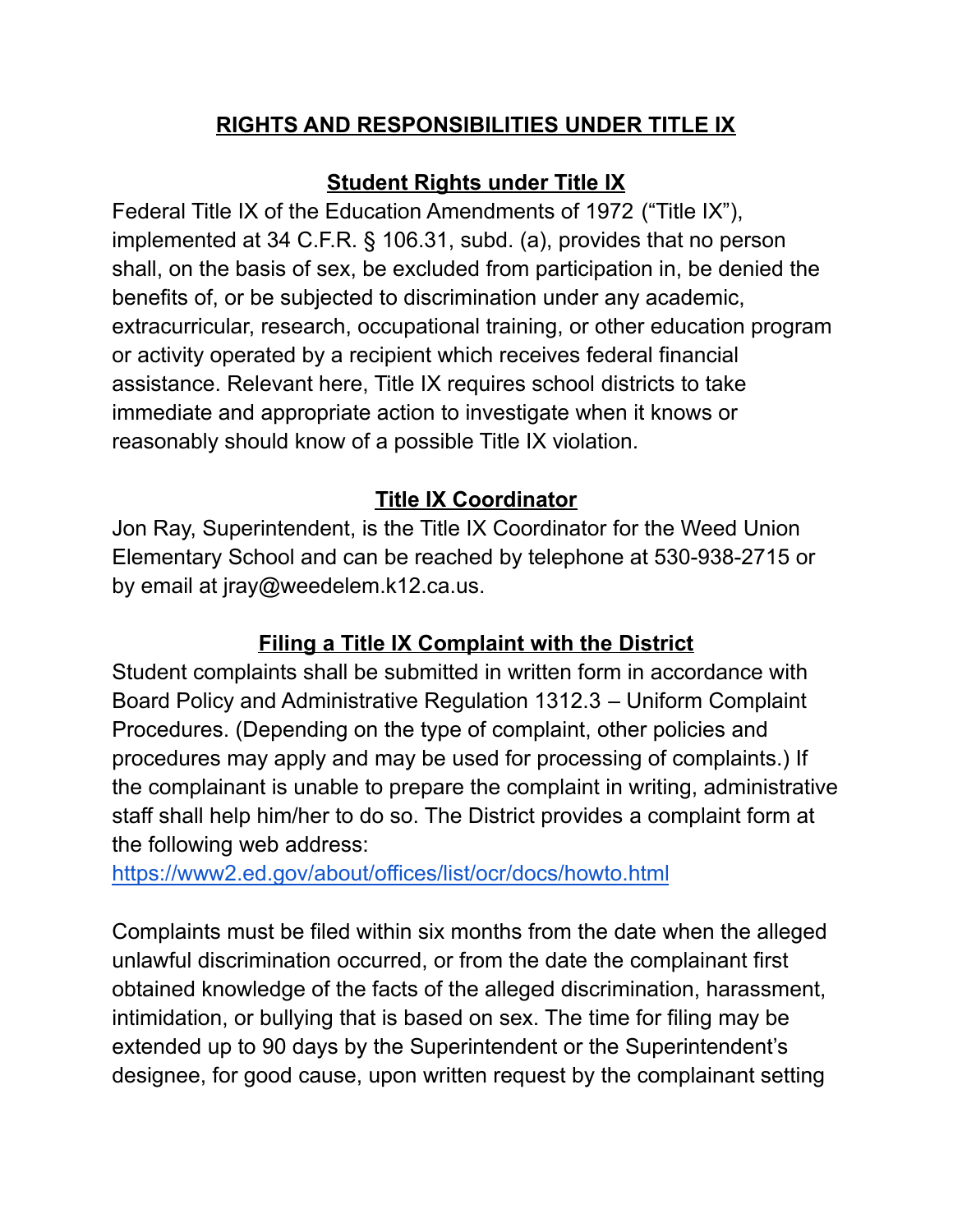forth the reasons for the request for an extension of time to file a written complaint.

The compliance officer may informally discuss with all the parties the possibility of using mediation within three business days after his or her receipt of the complaint. All complaints shall be appropriately investigated in a timely manner. Within 10 business days after the compliance officer receives the complaint, the compliance officer shall begin an investigation into the complaint. The investigation shall include an opportunity for the complainant, or the complainant's representative, or both, to present the compliance officer with any evidence, or information leading to evidence, to support the allegations in the complaint. Unless extended by a written agreement with the complainant, the District shall issue a written decision based on the evidence within 60 calendar days from receipt of the complaint by the District. Any complainant who is dissatisfied with the final written decision may file an appeal in writing with the California Department of Education within 15 calendar days of receiving the decision.

Complaints made by or on behalf of students may also be filed with the U.S. Department of Education, Office of Civil Rights within 180 calendar days of the date of the alleged discrimination, unless the time for filing is extended by the Office of Civil Rights for good cause shown under certain circumstances.

Additional details about procedures for filing a complaint may be found in Board Policy and Administrative Regulation 1312.3 – Uniform Complaint Procedures at the following web address:

<https://www2.ed.gov/about/offices/list/ocr/docs/howto.html>

# **Student Rights Pursuant to Education Code Section 221.8**

Education Code section 221.8 provides as follows:

The following list of rights, which are based on the relevant provisions of the federal regulations implementing Title IX of the Education Amendments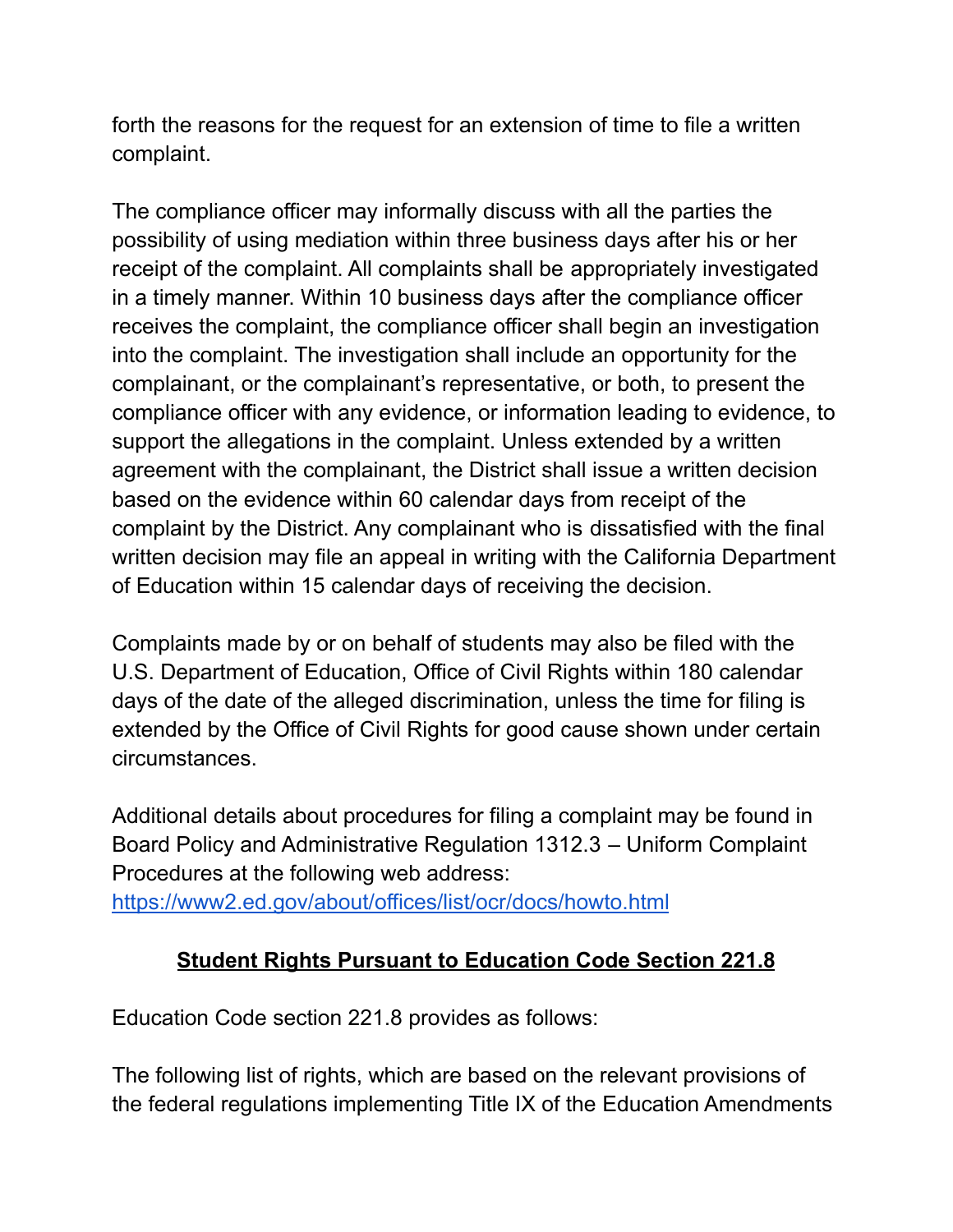of 1972 (20 U.S.C. § 1681 et seq.), may be used by the department for purposes of Section 221.6:

(a) You have the right to fair and equitable treatment and you shall not be discriminated against based on your sex.

(b) You have the right to be provided with an equitable opportunity to participate in all academic extracurricular activities, including athletics.

(c) You have the right to inquire of the athletic director of your school as to the athletic opportunities offered by the school.

(d) You have the right to apply for athletic scholarships.

(e) You have the right to receive equitable treatment and benefits in the provision of all of the following:

- 1. Equipment and supplies.
- 2. Scheduling of games and practices.
- 3. Transportation and daily allowances.
- 4. Access to tutoring.
- 5. Coaching.
- 6. Locker rooms.
- 7. Practice and competitive facilities.
- 8. Medical and training facilities and services.
- 9. Publicity.

(f) You have the right to have access to a gender equity coordinator to answer questions regarding gender equity laws.

(g) You have the right to contact the State Department of Education and the California Interscholastic Federation to access information on gender equity laws.

(h) You have the right to file a confidential discrimination complaint with the United States Office for Civil Rights or the State Department of Education if you believe you have been discriminated against or if you believe you have received unequal treatment on the basis of your sex.